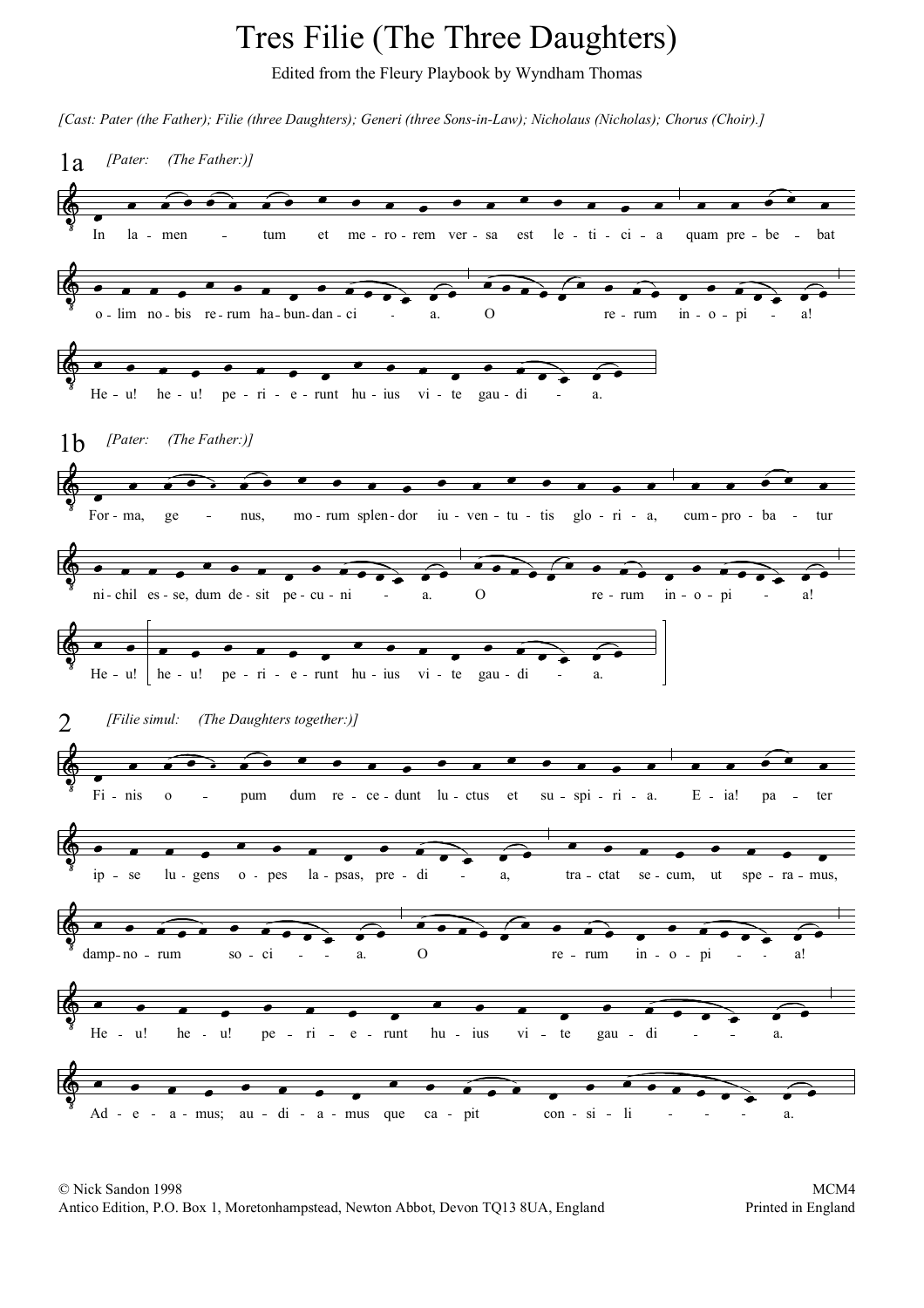## Tres Clerici (The Three Scholars)

Edited from the Fleury Playbook by Wyndham Thomas

*[Cast: Clerici (three Scholars); Senex (the Old Man); Vetula/Mulier (the Little Old Woman, his wife); Nicholaus (Nicholas); Chorus (Choir).]*